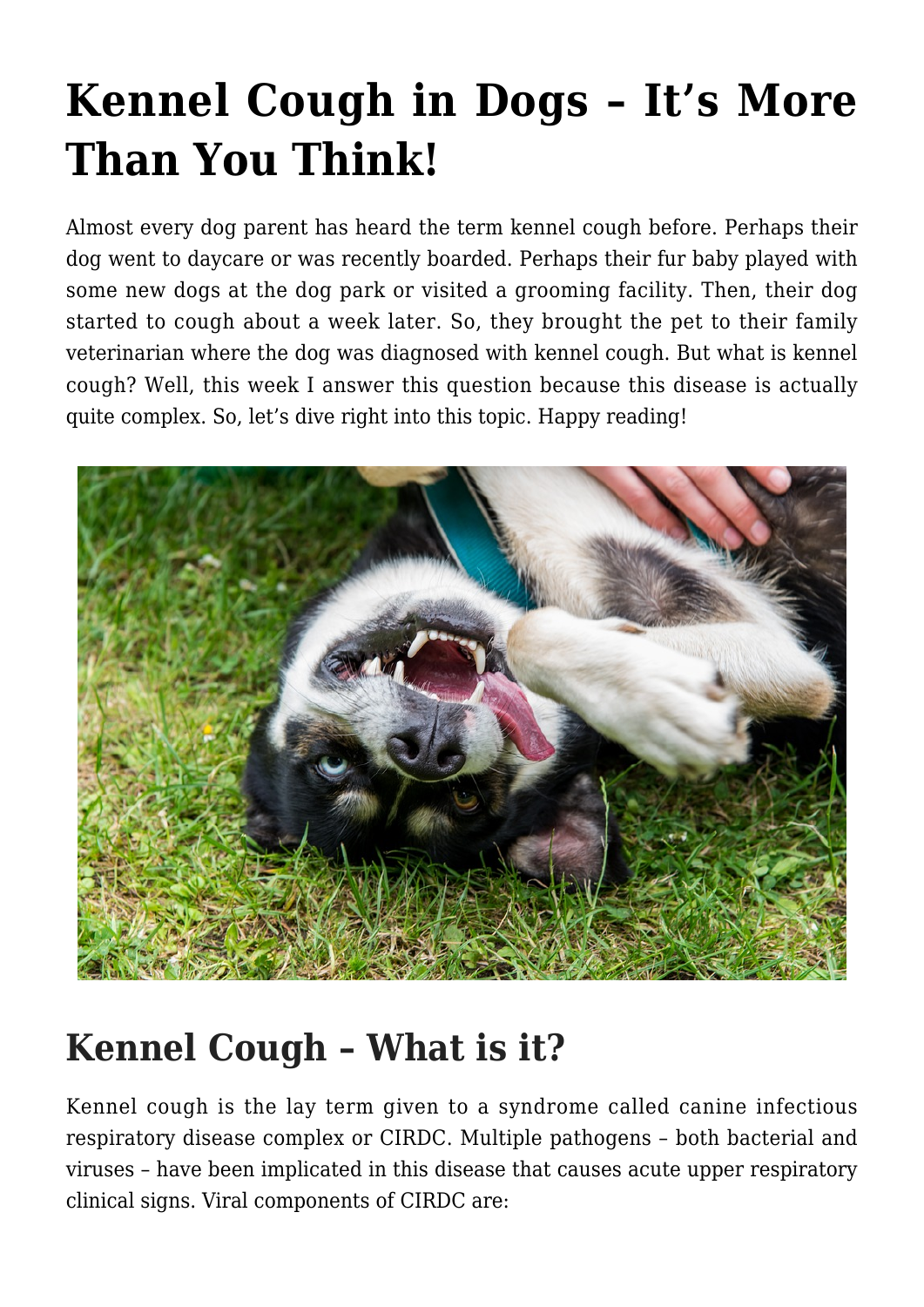- Canine distemper virus (CDV)
- Canine parainfluenza virus (CPIV)
- Canine adenovirus type 2 (CAV-2)
- [Canine influenza \(CIV\)](https://criticalcaredvm.com/canine-influenza-what-you-need-to-know/)
- Canine herpesvirus (CHV)
- Canine respiratory corona virus (CRCoV)
- Pantropic canine corona virus
- Canine reovirus
- Canine pneumovirus (CnPnV)

Bacteria that have been implicated in CIRDC are *Bordatella bronchiseptica*, *Mycoplasma* spp., and *Streptococcus equi* subsp. *zooepidemicus.* The pathogen(s) involved vary

based on geographic area. Interestingly, clinically healthy dogs may harbor these infective pathogens.

## **Kennel Cough – What does it look like?**

There is no breed, sex, or age predilection for CIRDC. Dogs exposed to other dogs in boarding kennels, daycares, grooming facilities, dog shows, or dog park settings – especially those that are under-vaccinated or unvaccinated – are overrepresented for developing clinical signs. Those receiving therapies to modulate their immune system are also predisposed to developing this complex.

Disease transmission most commonly occurs when a dog is exposed to aerosolized respiratory secretions or via direct contact with another infected dogs. Infection may also occur after exposure to contaminated objects (called fomites). The incubation period is 2-10 days, varying with each pathogen.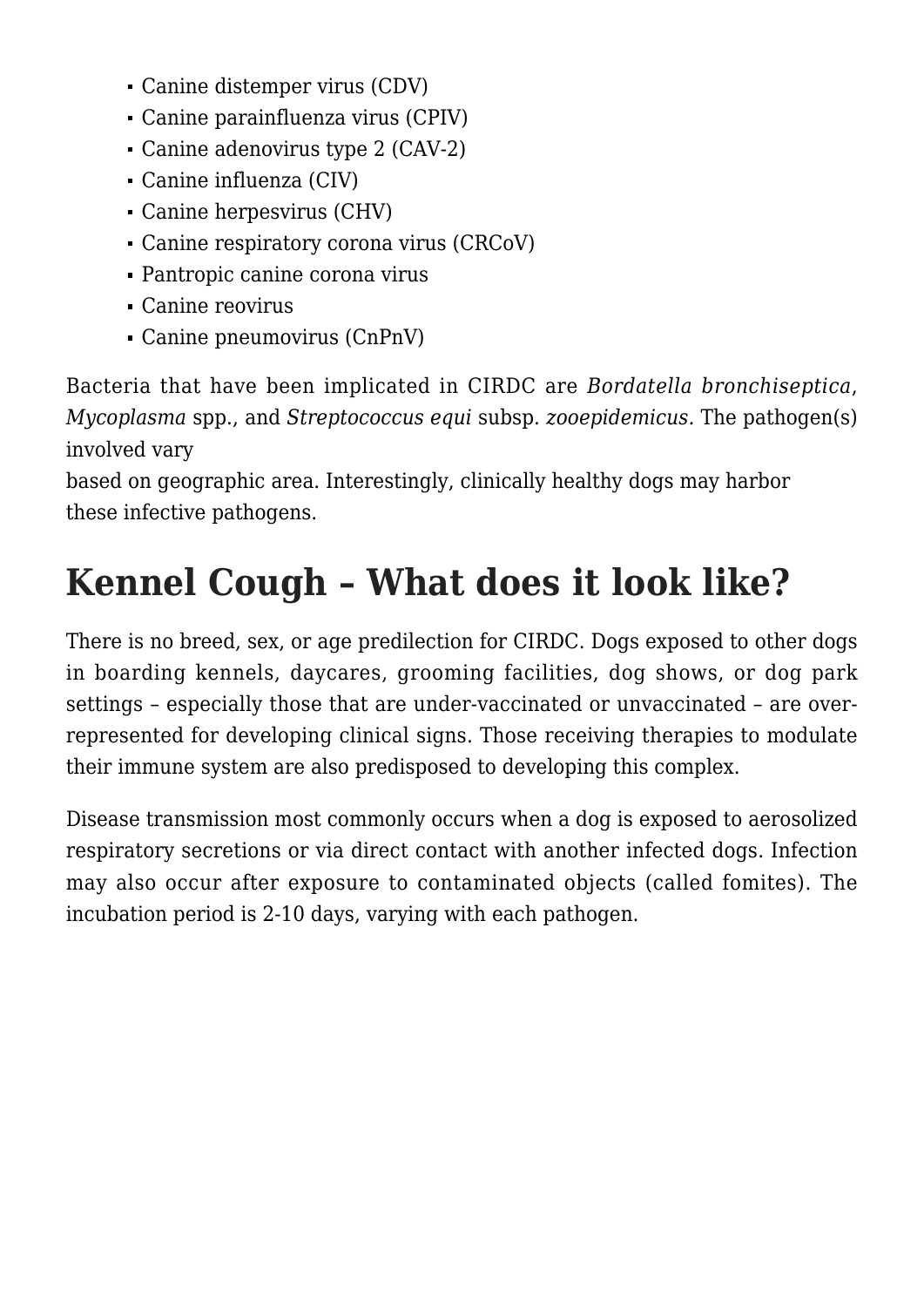

Dog parks often an environment that allows for the transmission of pathogens implicated in canine infectious respiratory disease complex (CIRDC). Infected dogs typically have clinical signs referable to the upper respiratory, including:

- Sneezing
- Coughing
- Ocular discharge
- Nasal discharge
- Tracheal sensitivity
- Elevated respiratory rate
- Difficulty breathing
- Lethargy
- Reduced (or loss of) appetite

## **Kennel Cough – How is it diagnosed?**

A veterinarian will typically make a presumptive diagnosis of CIRDC based on a patient's history and clinical signs. In the vast majority of patients, testing to identify the specific infective organism(s) is typically not needed. Thankfully, clinical signs are often mild and self-limiting. For those patients who don't respond to empirical therapy or who develop severe clinical signs, diagnostic testing is recommended, and may include: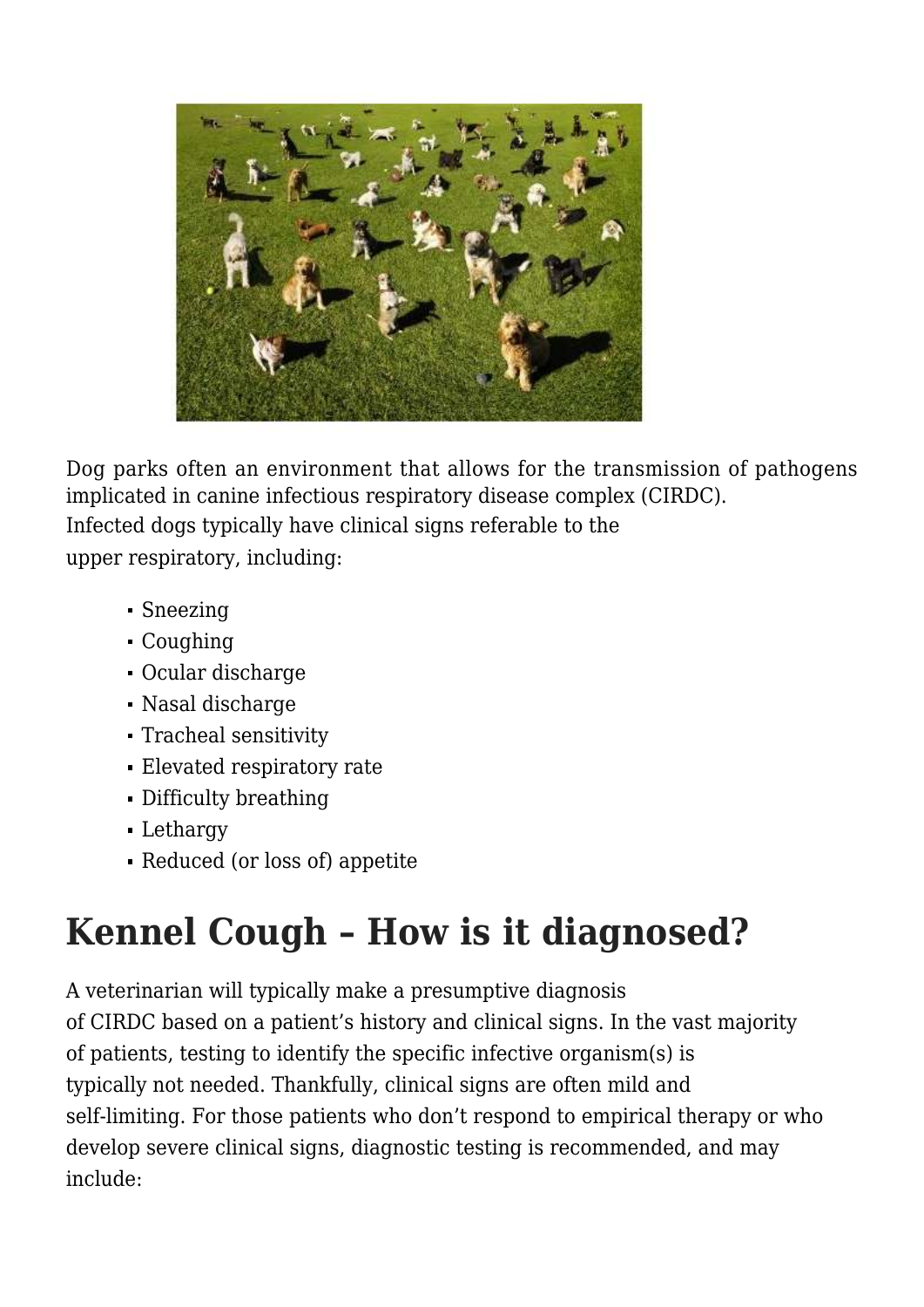- Blood & urine testing to evaluate major organ function
- Chest radiography (x-rays) to look for evidence of pneumonia
- Airway polymerase chain reaction (PCR) testing to look for evidence of viruses and bacteria
- Tracheobronchoscopy & bronchoalveolar lavage to look inside the airway for infectious organisms and abnormal cells

## **Kennel Cough – How is it treated?**

For patients with mild clinical signs, no specific therapy is indicated as the disease is self-limiting and resolves within 10-14 days. Furthermore, since the complex may be caused by a variety of viruses, antibiotic therapy could be ineffective in these situations. An antibiotic – typically doxycycline – is recommended within 10 days of the onset of clinical signs for patients who are lethargic, have reduced appetites, and/or develop fevers.

Anti-cough medications (called antitussives) may be used to reduce both the frequency and severity of a patient's cough. Possible antitussives include hydrocodone, diphenoxylate/atropine sulfate, butorphanol, and codeine. Please know anti-cough medications are not recommended for patients with bacterial infections, especially bacterial pneumonia.

Some patients initially need temporary supplemental oxygen support, and many benefit from bronchodilators. Saline nebulization therapy may help those patients with a large volume of respiratory secretion. With appropriate interventions, the prognosis for CIRDC is very good.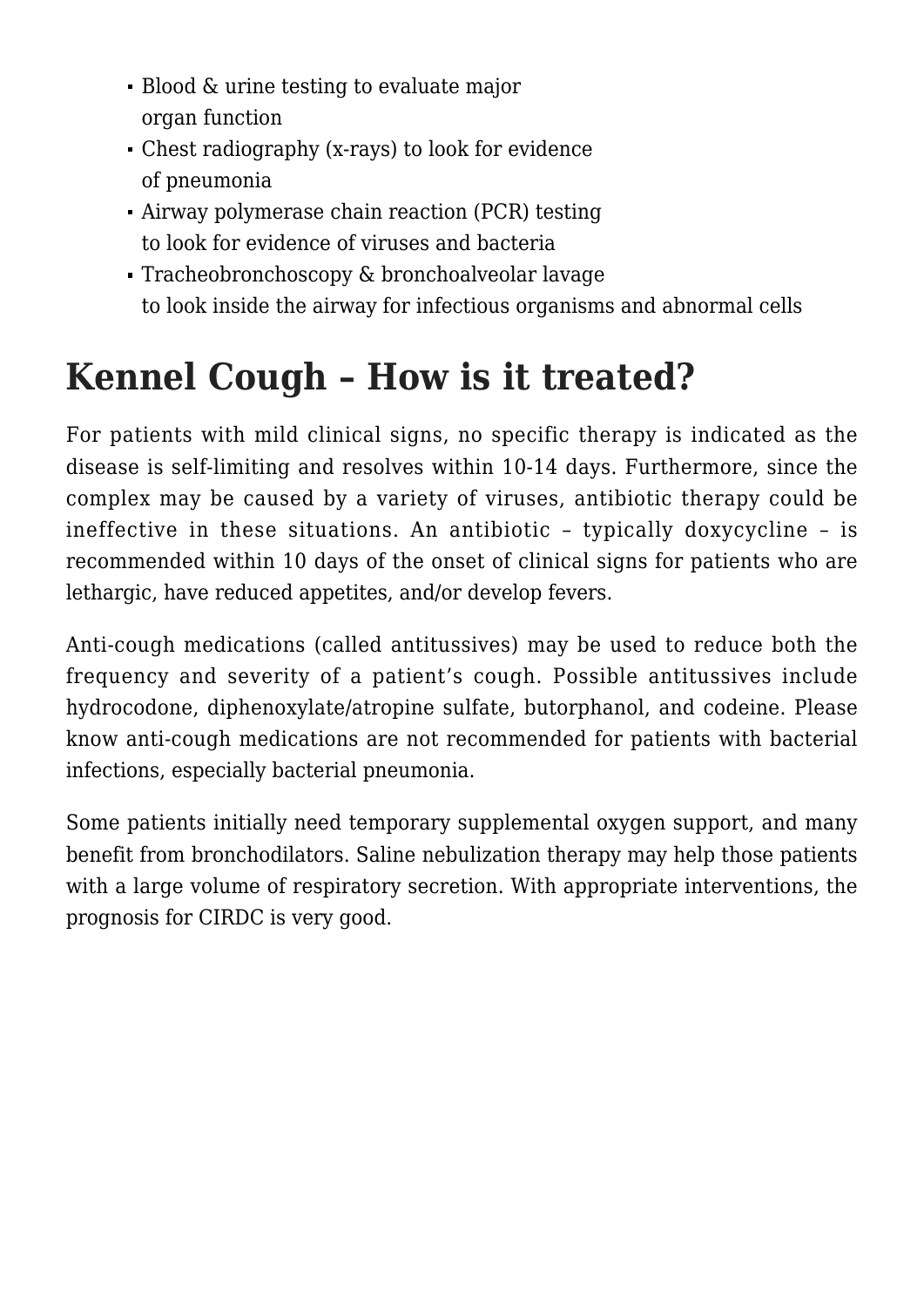

### **The take-away message about kennel cough in dogs…**

Canine infectious respiratory disease complex (CIRDC) – more commonly referred to as kennel cough – is a relatively common upper airway infection in dogs. With accurate diagnosis and appropriate therapies, most patients recover without incident.

To find a board-certified veterinary internal medicine specialist, please visit the [American College of Veterinary Internal Medicine](http://www.acvim.org).

Wishing you wet-nosed kisses,

CriticalCareDVM